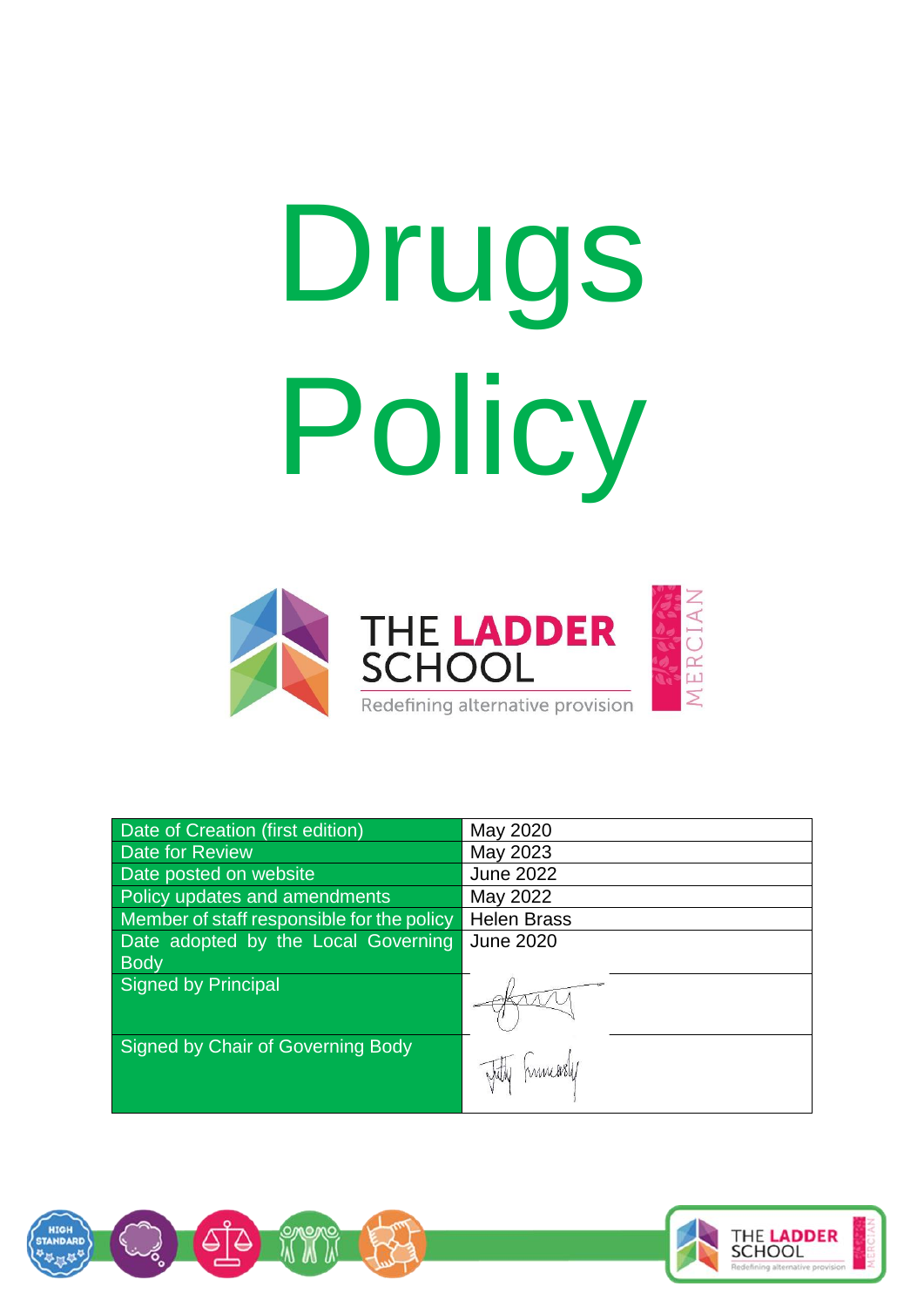# **Version Control**

| Version | Author    | <b>Date</b> | <b>Changes Made</b>      |
|---------|-----------|-------------|--------------------------|
| 1.0     | НB        | May 2020    | <b>First Edition</b>     |
|         | <b>RW</b> | May 2020    | Changes to present tense |

#### **Mission Statement**

The Ladder School is a safe, well ordered and caring environment for learning. It delivers high quality education to all its students and supports them to develop their individual potential for growth, self-worth and self-control.

High quality outstanding teaching, and clear and consistent guidance and support facilitates students in succeeding in education. Our broad and balanced academic and vocational curriculum will provide students with access to a broad range of accredited qualifications as well as educational and social experiences, which will address their learning and emotional needs. Our purpose is to support every student to develop their true potential, make positive contributions to their families and find fulfilment in employment.

## **Values**

- 1. Alternative Provision doesn't mean a dumping ground…it's mainstream with the reasonable adjustments to succeed
- 2. High standards and high expectations are incredibly important and are the corner stones to a successful school
- 3. The Ladder School should become the go-to place for educators from across the country to see best practice
- 4. Good simply isn't good enough
- 5. Learning is about a journey and there is more than one way to get to the destination
- 6. Qualifications, manners, respect and opportunity should be the foundations for students that need a second chance.

# **School Ethos**



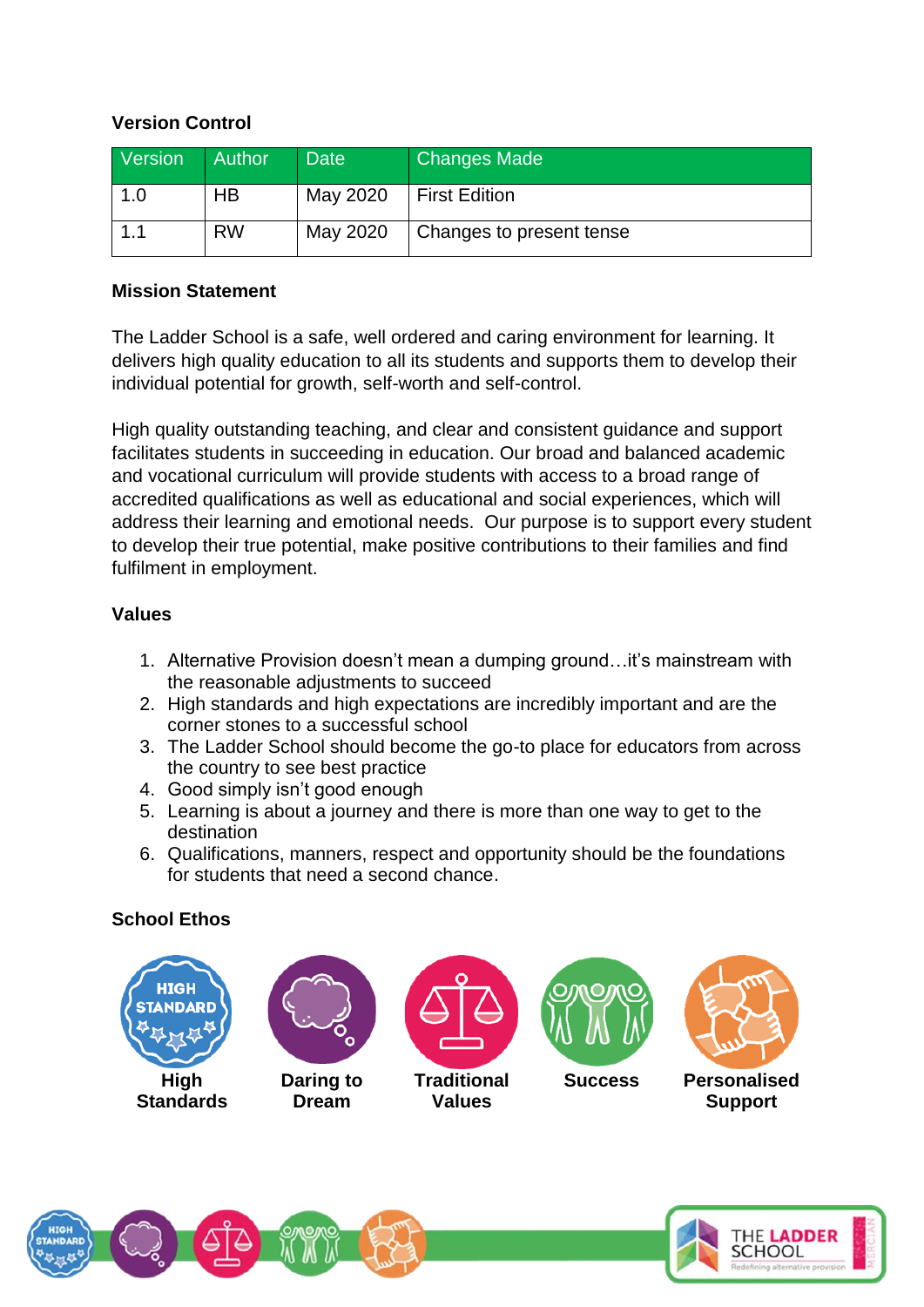High standards – students are pushed to achieve beyond their potential, and staff work to ensure everything that we do is better than people expect.

Daring to Dream – students at The Ladder School may have been in an educational setting where they lacked aspiration to be successful, at The Ladder School we challenge students to reach their potential and go on to further education and employment.

Traditional Values – some things often get forgotten in education, at The Ladder School we pride ourselves on mutual respect, good manners, making a positive contribution, supporting one another and an orderly, litter free environment.

Success – can come in many virtues, at The Ladder School we celebrate the small steps every day and tell students when they are doing well. We ensure that students can have a successful future.

Personalised Support - all students at The Ladder School have a Learning Coach who guides them, sets them bespoke targets and supports them in making social and academic progress.

This policy is under continuous review by the Senior Leadership Team because of the changing drugs scene, both nationally and locally.

## **1.0 Rationale**

- 1.1 The Ladder School wants its pupils to be able to take their place safely in the world where a wide range of drugs exists. We recognise that some drugs have beneficial medicinal effects, but also that every drug has potential harm. For this reason, all drugs need appropriate and responsible care and management. In order to be able to make informed choices, staff and pupils need to understand the nature of drugs, their social and legal status, their uses and effects.
- 1.2 As a statutory duty, in order to promote pupils' wellbeing, The Ladder School has a clear role to play in preventing drugs misuse as part of its pastoral responsibilities. To support this, the Government's Drug Strategy 2010 ensures that school staff have the information, advice and power to:
	- Provide accurate information on drugs and alcohol through education and targeted information, including via the FRANK service;
	- Tackle problem behaviour in schools, with wider powers of search and confiscation;
	- Work with local voluntary organisations, health partners, the police, and others, to prevent drug or alcohol misuse.
- 1.3 The Ladder School has a safeguarding duty in respect of all of its pupils, regarding safe and appropriate use of drugs as per the Keeping Children Safe in Education statutory guidance. Schools will share relevant data with the Local

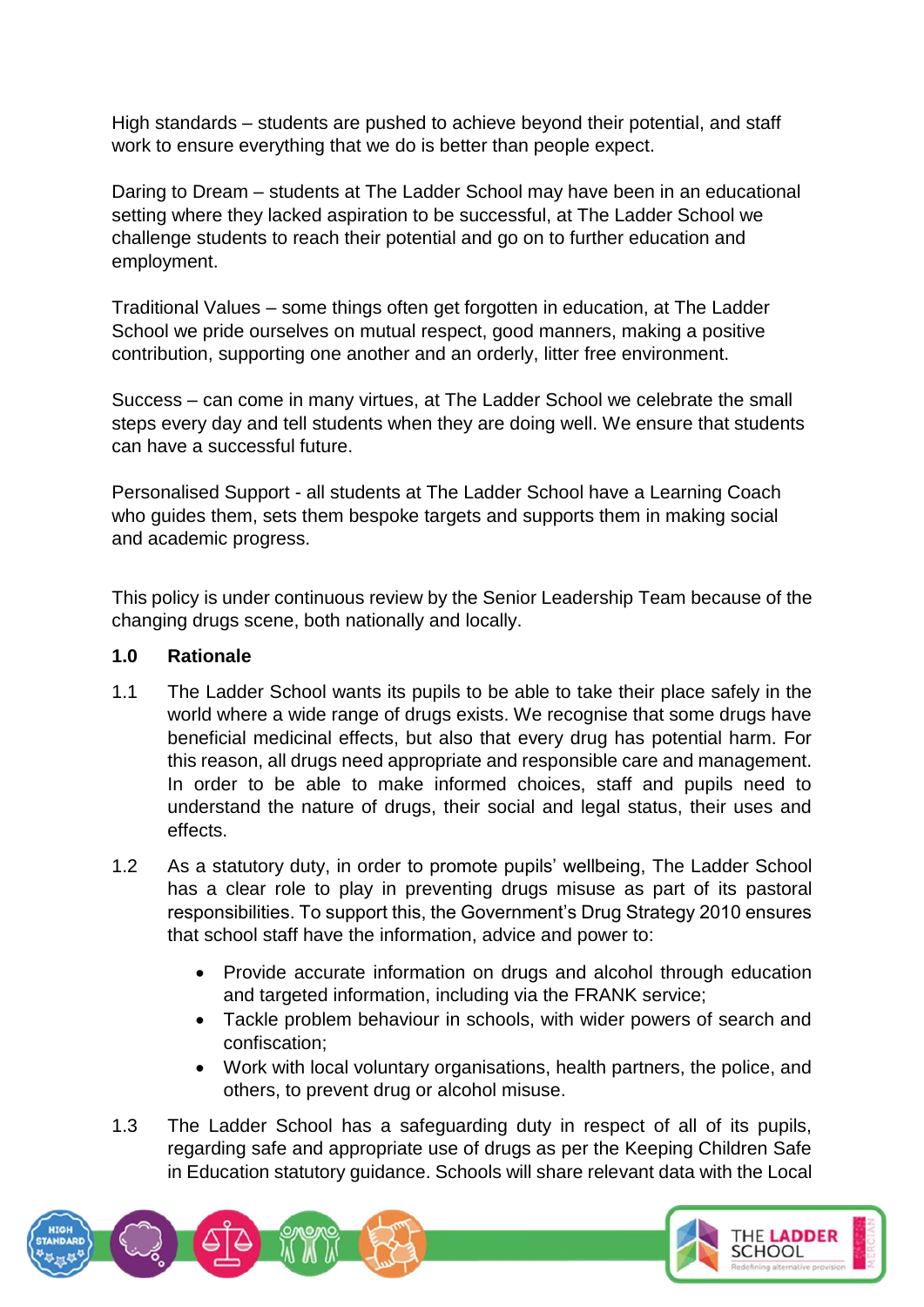Authority and other relevant professionals as required. Please read this policy alongside the Behaviour, Health and Safety and Safeguarding policies.

1.4 This policy has been written with reference to national and LA guidelines and been informed by relevant research data.

# **2.0 Aims:**

- 2.1 To acknowledge and clarify the school's role in drug prevention and drug education and ensure it is appropriate to pupils' needs. This policy will provide information about procedures in response to any drug-related incident and provide guidance to teachers, support staff and outside visitors.
- 2.2 To have clear procedures for responding to drug-related incidents, consistent with our Behaviour Policy.
- 2.3 To ensure that The Ladder School takes a whole school approach on the issue of drugs; as part of its commitment to being a healthy school.

# **3.0 Drugs on The Ladder School Premises:**

- 3.1 The legal definition of premises of a school includes everything within the property boundaries including buildings, outbuildings, playgrounds, fields and also extends to include other settings such as vehicles, boats, marquees or any venue managed by the school at the time e.g. premises of a school trip or visit.
- 3.2 Definition of a drug:

A drug is a substance that affects the way in which the body functions physically, emotionally or mentally. This definition includes illegal substances and also legal substances such as: alcohol & tobacco, volatile substances, over the counter & prescription medicines.

## **Medicines**

The Ladder School has a procedure for the administration of medicines that must be followed for everyone's safety. Please refer to the Medical Policy for more specific information.

# **Alcohol**

No alcohol will be consumed during the course of a normal school day. Pupils and visitors under the effects of alcohol will be asked to leave the premises and return at a later date for the safety of the whole school. Parents will be asked to collect their children and consequences will be issued in line with the school's Behaviour Policy.

# **Smoking**

The Ladder School is a non-smoking sites, at all times. Pupils are not permitted to bring to school smoking materials, including matches, lighters, or electronic devices. In the interests of health and safety, should a pupil be found in possession of any of these on school premises, they will be confiscated and

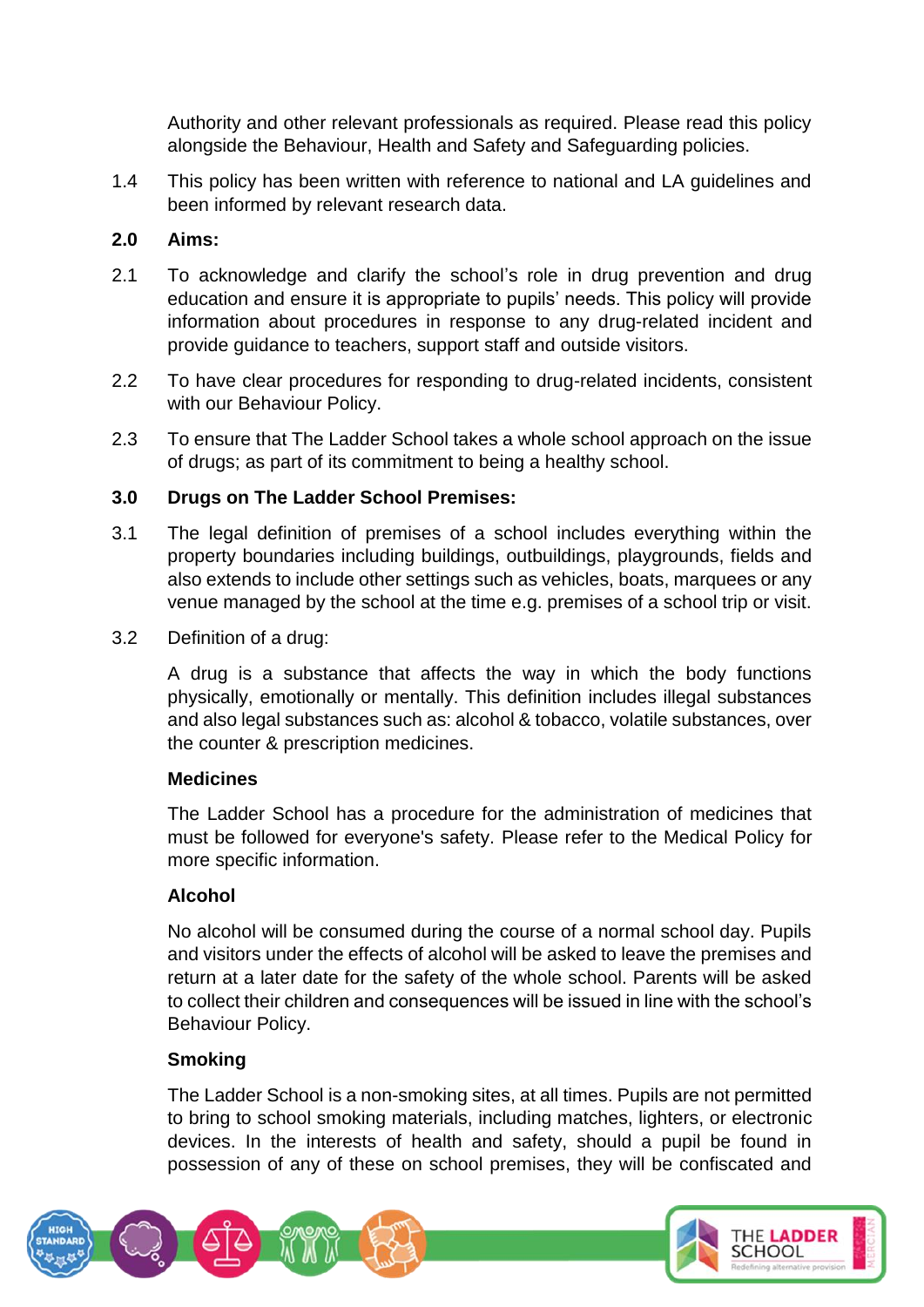parents requested to collect the items. Should the items not be collected by a specified date then The Ladder School will dispose of them appropriately. Consequences will be issued in line with the school's Behaviour Policy.

# **Illegal drugs**

No illegal drugs are allowed to be brought on to, or used on The Ladder School premises.

# **Solvents**

The Ladder School will ensure that potentially hazardous substances are stored safely, and pupils will be supervised if it is necessary that they come into contact with them in the course of their work. Pupils are not permitted to be in possession of sniff-able products.

# **New Psychoactive Substances**

(NPSs or 'legal highs') The Ladder School does not allow NPSs on site. These are now either under the control of the Misuse of Drugs Act 1971 or subject to the Psychoactive Substances Act 2016 (PS Act) and as such, have no place in a school setting.

# **4.0 The Management of Drug Related Incidents**

4.1 The Ladder School is committed to tackling drug misuse among pupils. Instances of possession, use, or supply of drugs, on school premises will be regarded with utmost seriousness and depending upon particular circumstances, **will lead to permanent exclusion from the school.** 

In managing any incidents, the following tenets must apply:

- The welfare of all the pupils in the school is paramount
- Parent/Guardian involvement is necessary
- The requirements of the Law and Trust policy will be upheld

## 4.2 Responses to drug related incidents:

A drug related incident may be any of the following:

- Finding drugs, or related paraphernalia, on school premises:
- Possession of drugs by an individual on school premises;
- Use of drugs by an individual on school premises;
- Supply of drugs on school premises;
- Individuals disclosing information about their drug use;
- Rumours of parents, staff or pupils using drugs; or
- Reports of parents, staff or pupils using drugs.
- 4.3 Where there is a possibility that a pupil may have drugs in their possession, staff at a The Ladder School, under the general power to discipline, as set out in Section 91 of the Education and Inspections Act 2006, enabling a member

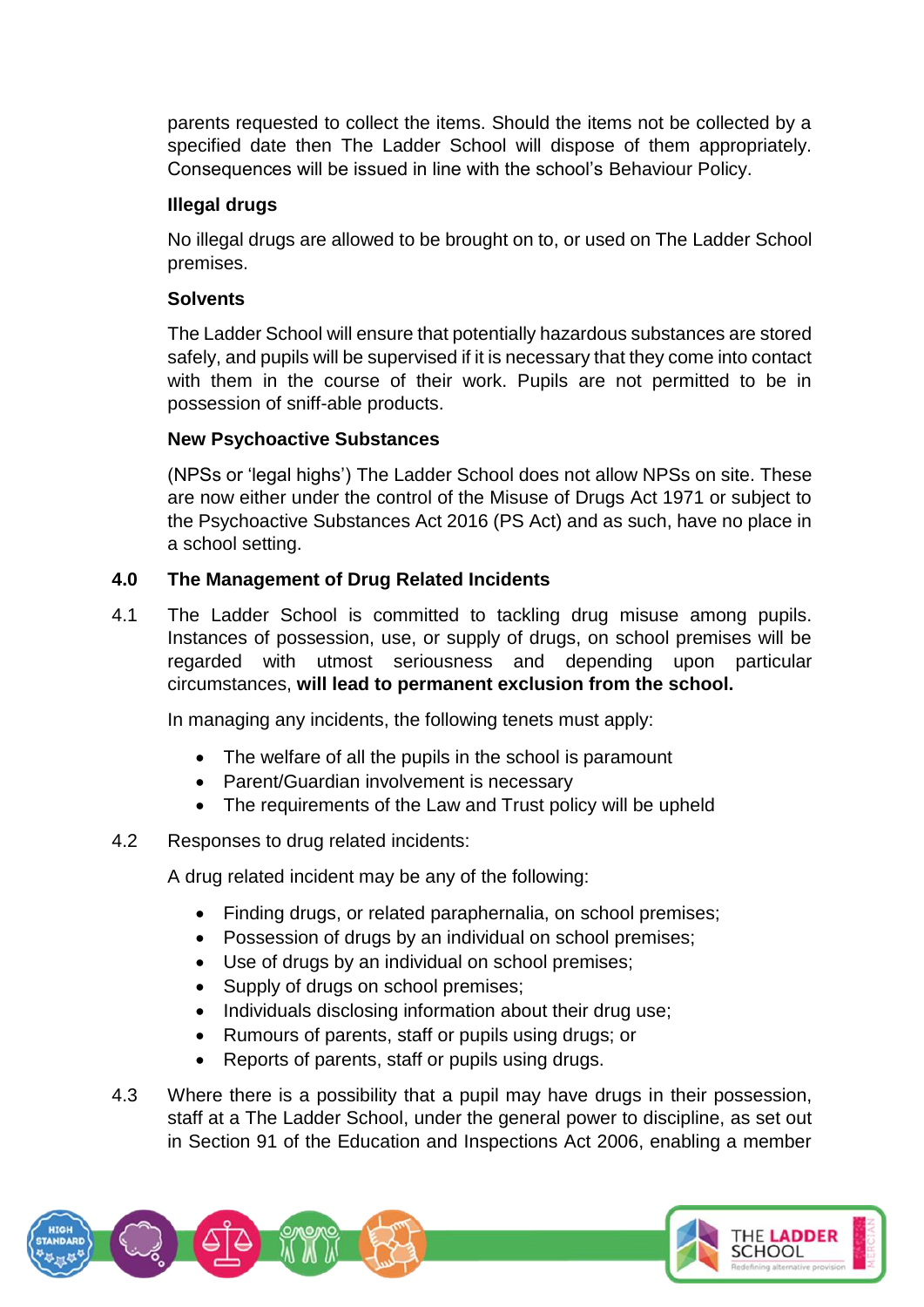of staff to confiscate, retain or dispose of a pupil's property as a disciplinary penalty, where reasonable to do so.

Where the member of staff finds other substances, which are not believed to be controlled drugs, these can be confiscated where a teacher believes them to be harmful or detrimental to good order and discipline. This would include new psychoactive substances or 'legal highs'. If school staff are unable to identify the legal status of a drug, it will be treated as a controlled drug, although the police may be called to support in that situation.

- 4.4 The Ladder School staff are not required to inform parents before a search takes place or to seek parental consent to search a pupil. Whilst there is no legal requirement to make or keep a record of a search, The Ladder School staff will do so on a secure system.
- 4.5 The Ladder School staff will normally inform the individual pupil's parents or guardians where alcohol, illegal drugs or potentially harmful substances are found, though there is no legal requirement to do so.
- 4.6 Complaints about searching should be dealt with through the normal school complaints procedure.
- 4.7 Complete secrecy can never be promised to a pupil, though information given in confidence will not generally be disclosed to anyone else. In particular, if a pupil chooses to disclose that they are using a drug without medical authorisation, this information will not be used against them. However, action will be taken to ensure the pupil comes to no serious harm if this is considered a risk. Regarding disclosures, staff need to carefully define and communicate the boundaries of confidentiality offered.

## **5.0 Legal Drugs**

- 5.1 Staff at The Ladder School will not normally involve the police for incidents involving legal drugs. However, staff may decide to inform trading standards or police about the inappropriate sale or supply of tobacco, alcohol or volatile substances to pupils in the local area.
- 5.2 NPSs, although labelled as legal, are not always safe to use and often contain controlled drugs making them illegal to possess. The Ladder School will treat the possession of NPSs as unauthorised substances. If there is uncertainty about what the substance is, it should be treated as a controlled drug.

## **6.0 Controlled Drugs**

- 6.1 In taking temporary possession and disposing of suspected controlled drugs The Ladder School staff will:
	- ensure that a second adult witness is present throughout;
	- seal the sample in a plastic bag and include details of the date and time of the seizure/find and witness present;